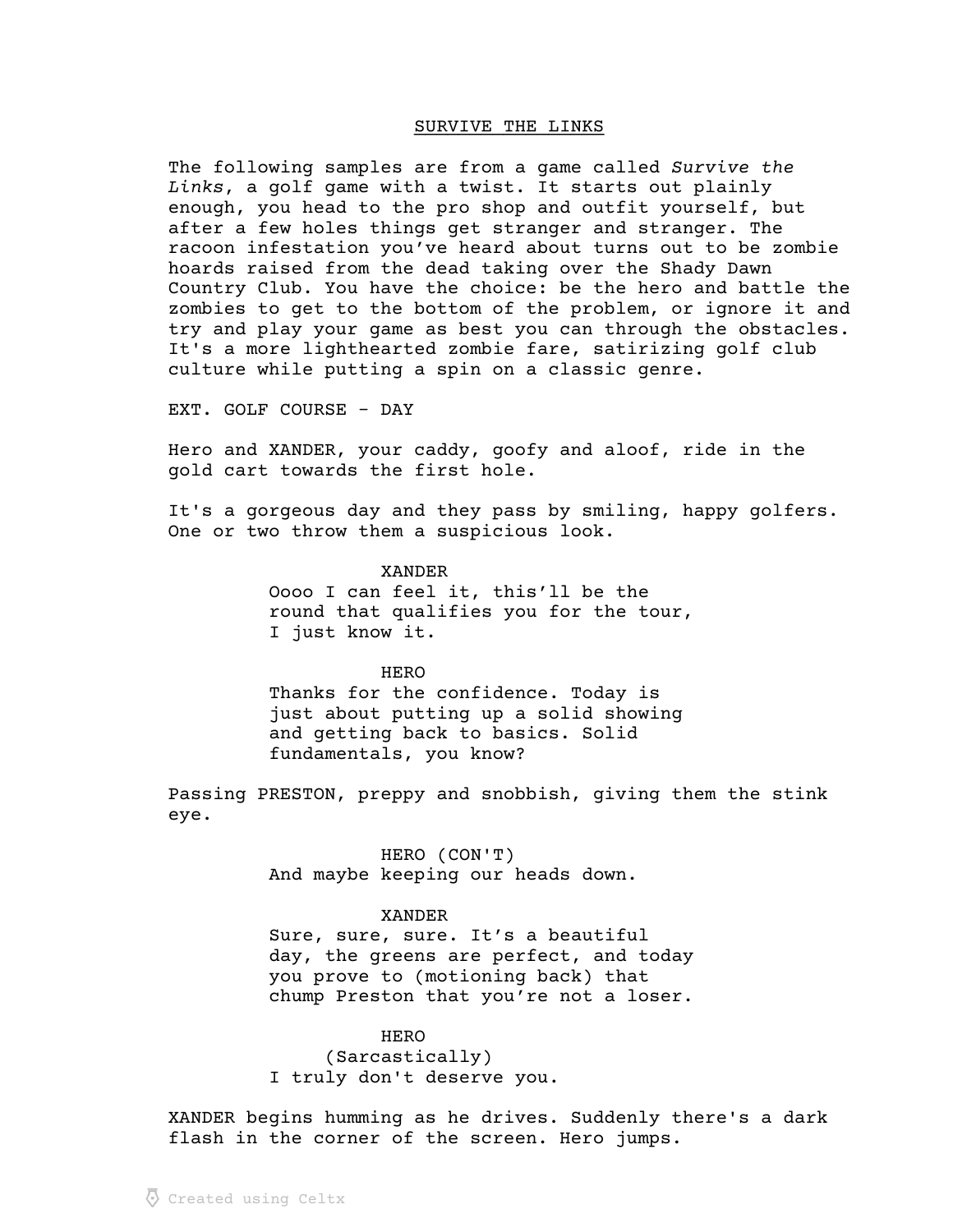HERO (CON'T) Woah did you see that?!

XANDER Was it a raccoon? They've been having a terrible infestation lately.

# HERO

I guess so... It just seemed so fast...

XANDER They're wily little punks. Well, here we are! 1st hole, par 4-

**HERO** I know the hole Xander, thank you.

They leave the cart and walk to Hole #1.

Cut to Hole #1 gameplay.

EXT. HOLE  $#4$  - DAY

There are several ZOMBIES in the middle of the fairway meandering slowly. They haven't noticed HERO or XANDER yet.

> HERO So this was never about raccoons...

# XANDER

(Trembling) Most definitely not. I'm panicking, are you panicking?

# **HERO**

Jumping out of my skin. We're in the middle of the course surrounded by zombies, what would you suggest my faithful caddy? Got a zombie wedge in there?!

# XANDER

Let me check…- Oh I get it now, good one. Maybe we can channel our inner stillness and become like the trees and they won't notice us.

**HERO** Guess we have to decide.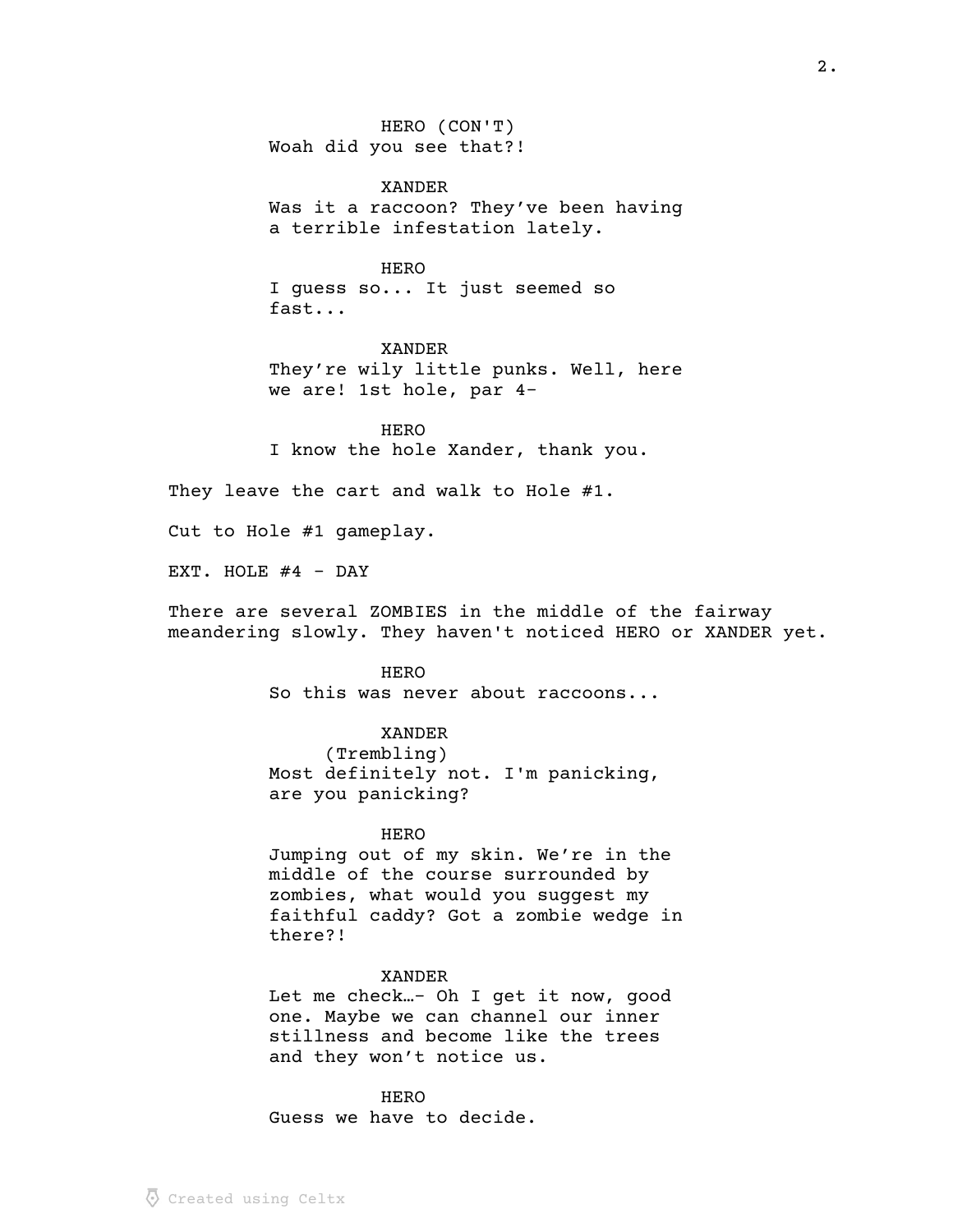# CHOICE:

A. Fight your way through the zombies and save the day B. Finish the round and qualify for the tour A.

> XANDER Exactly what I'd hoped you'd say! Now I have myself a meat shield.

**HERO** Just get my clubs ready for zombie bashing. We're goin' down swinging.

Go to ZOMBIEBASH mode start.

B.

# XANDER

You want to play through? Aw man, the blood is gonna make the greens impossible to read.

**HERO** If I can't do it through this, then I don't deserve the tour. Tee me up!

Go to PLAYTHROUGH mode hole #4.

EXT. HOLE #17 - UNNATURAL DUSK

Approaching hole #17, a young woman comes running from the clubhouse. RAQUEL, hysterical, stops just before HERO.

> RAQUEL That little brat, I told him just to start a tech company and he goes and does this!

HERO Raquel! Preston is behind this?

RAQUEL

He's been hiding things from me for months! I just thought he was bad at cheating on me, but no! He's been concocting this scheme to raise the dead and take over THE COUNTRY CLUB of all things. I can't believe I didn't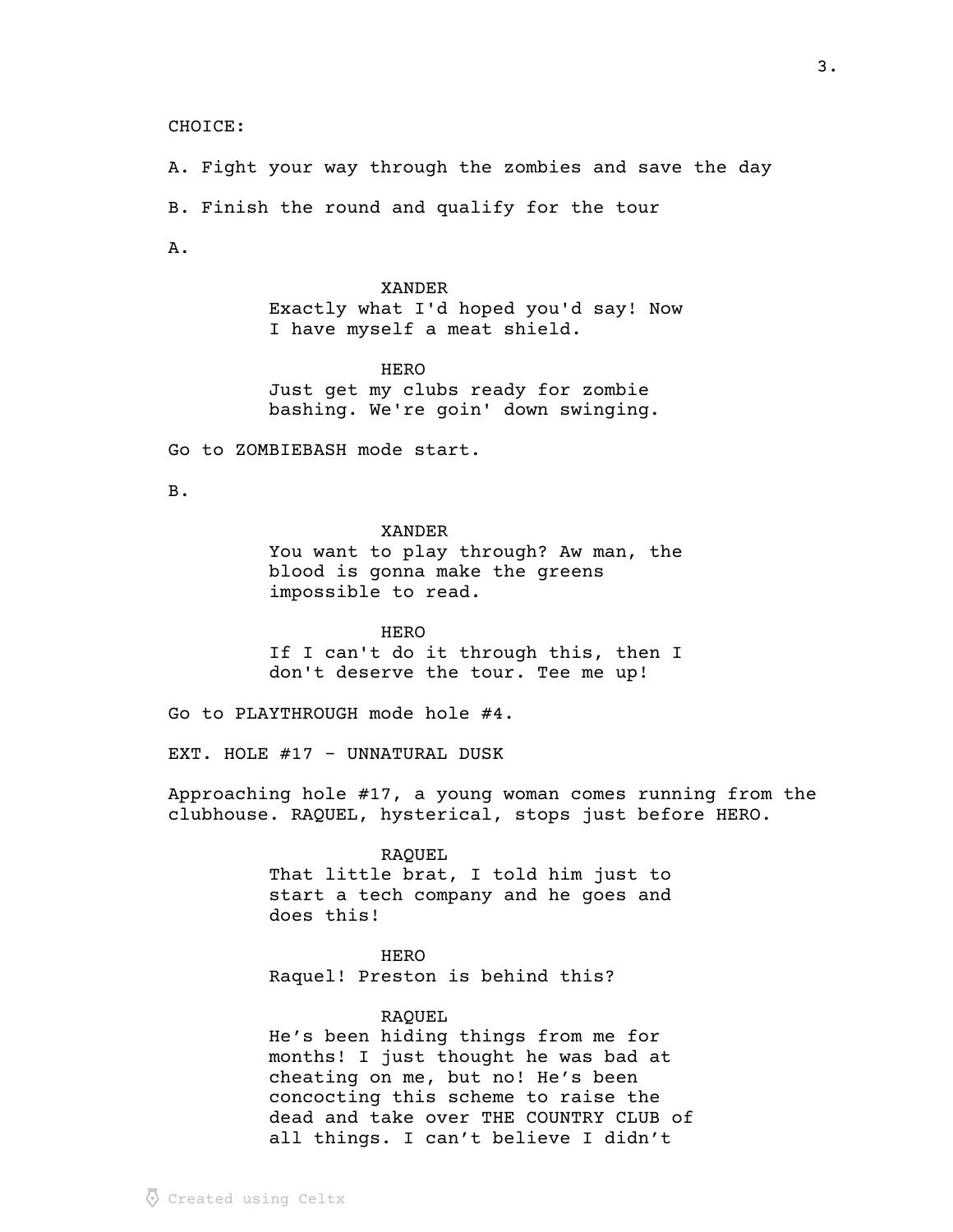leave him for Lauren when I had the chance. She breaks down crying. Xander starts to step towards her. XANDER (Tactlessly) Oh... Now, now... Maybe you'll feel better if you tell us how to stop him? HERO Xander, good grief. He steps in front to try and shake RAQUEL out of it. HERO (CON'T) Look, Raquel, I'm so so sorry, but it's kind of important that we keep any more people from dying. RAQUEL (Through sobs) He's got… some book… says it's… his beloved… instead of me! **HERO** We can work with that. Thank you, we'll be back. XANDER I've got a good shoulder to cry on! They run away towards more oncoming zombies. INT. PRO SHOP - UNNATURAL DUSK HERO and XANDER step through the entrance to the pro shop. It has been completely trashed and a dark energy fills the air. On the far side is a throne made of golf clubs and bag. Atop it sits PRESTON, zombie lord, with a golf club scepter and a crown made of golf balls.

> PRESTON You surprise me. I'd have put money on you being the first to high tail it out of here.

**HERO** Why are you doing this Preston? You already have life being handed to you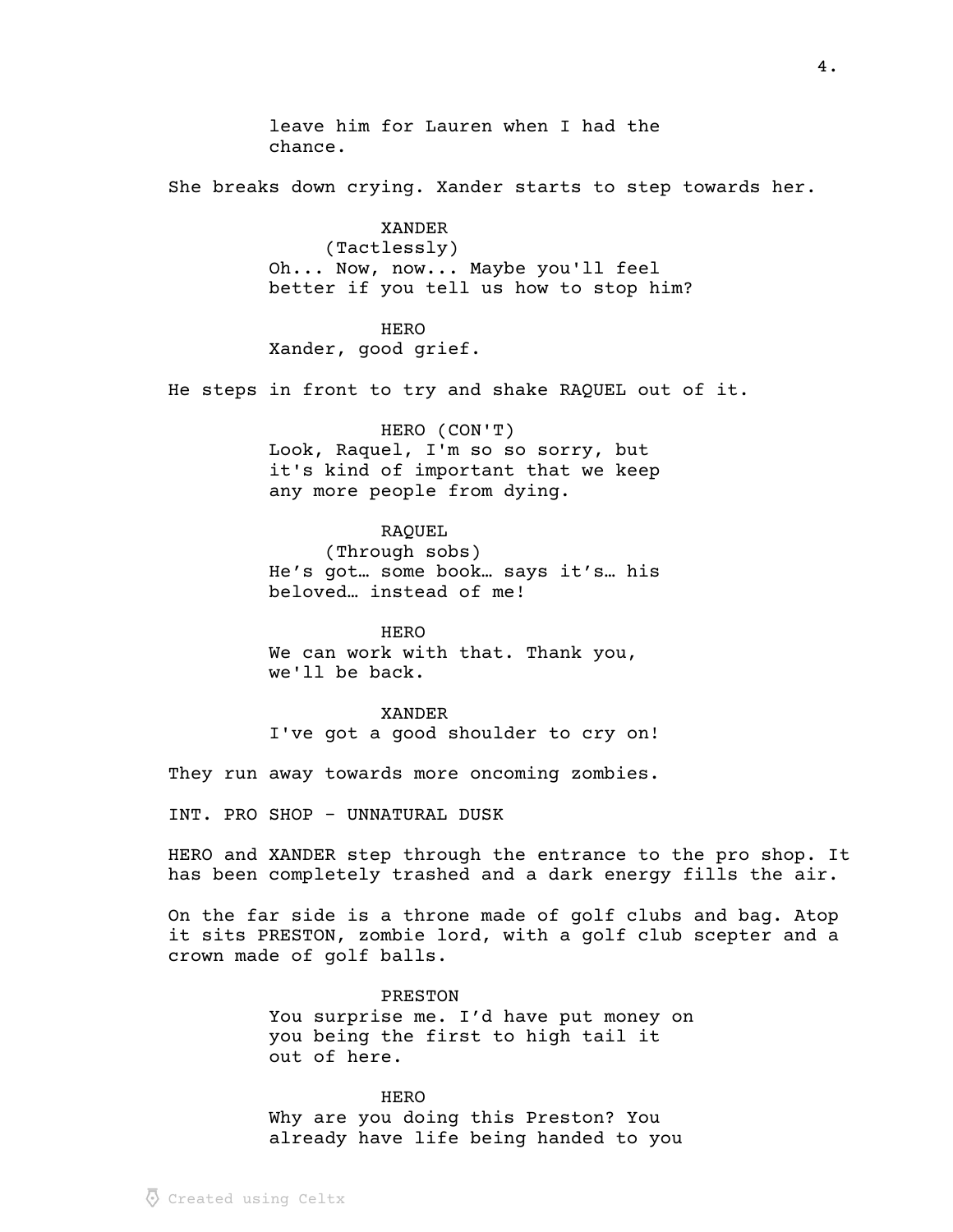## PRESTON

Quit your sniveling. You don't deserve to draw breath in my presence, let alone question me.

# HERO

Sure, you've always been a stuck-up jerk, but this?? This is too much!

## PRESTON

Silence!

# HERO

Grow up!

# PRESTON

No one gave me the chance to prove myself, but this. All this. This is of my making. I am worthy and can bring a new beginning to the Shady Dawn Country Club!

#### **HERO**

Oh, buddy.

# PRESTON

And you won't stop me!

PRESTON slams his scepter on the ground and a batch of zombies run in to attack.

INT. PRO SHOP - DAY

HERO is engaged with Pro Shop employee GREG VORLOP IV, a proud worker.

#### GREG

Welcome back! We've got lots of new products in if you'd like to erm… update your gear, or add some odds and ends. We've got new and used clubs, balls and clothes. (quietly) I'd recommend thinking about spending a little before you tee off. Better to blend in a little and avoid the eye of some of the snootier constituents. (Back to regular volume) Now! What'll it be?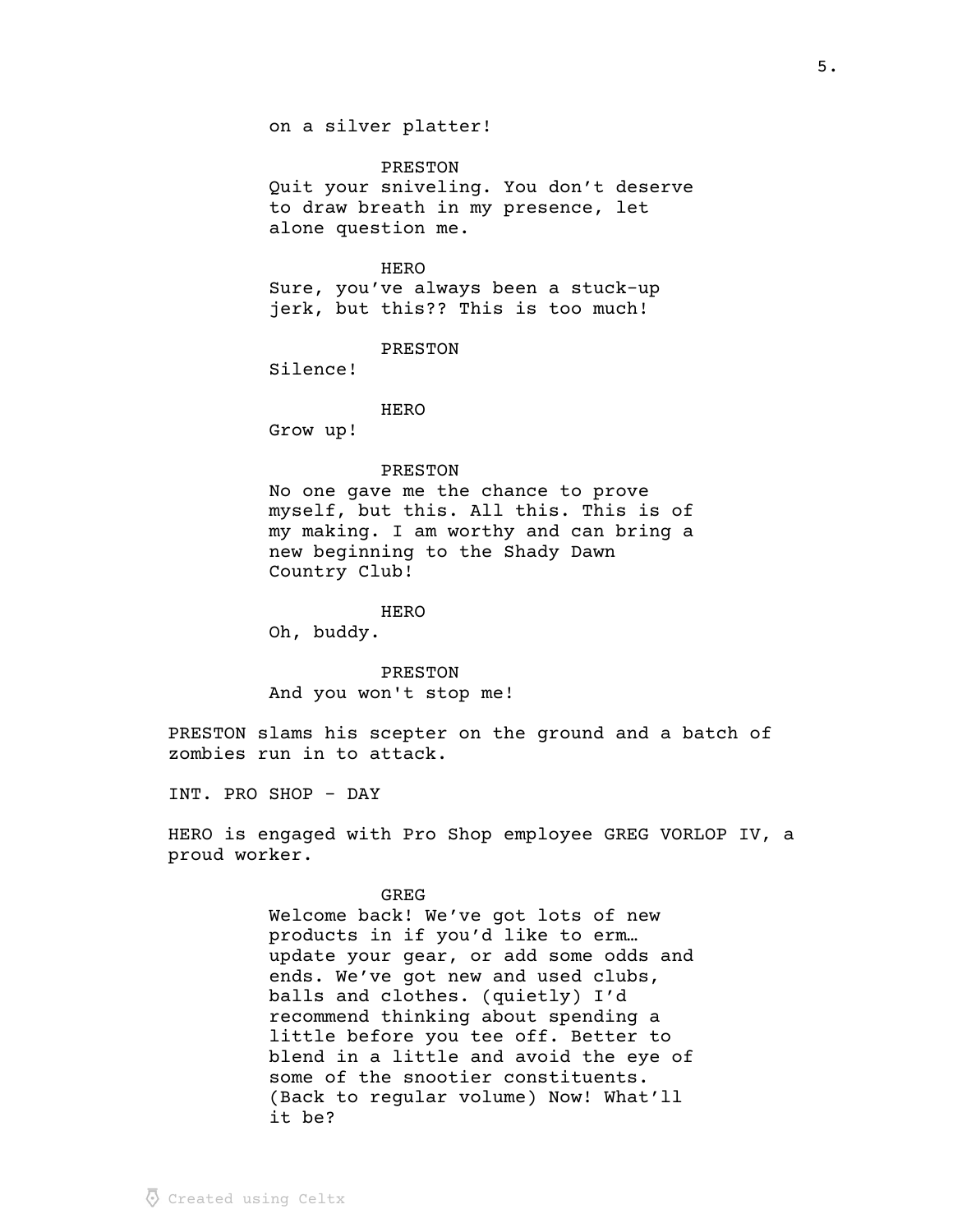CHOICE:

A. Clubs

B. Balls

C. Clothes

D. Why is everyone so stuck up around here?

E. I'm good, thanks.

A.

# HERO

Maybe Mr. Reliable hasn't been my greatest asset. What do you recommend?

GREG

Oh now, now, don't insult the clubs. You'll know which one speaks to you. Find your match, young one.

HERO

Oh come-

GREG Ha! Couldn't resist myself. No, the Star Shooter is the way to go if you ask me, but look at them all!

Go to Club selection, then return to main choice.

B.

**HERO** Do the balls really make that big a difference?

GREG You're really looking to get smacked aren't you? They can make or break you.

**HERO** I had no idea.

# GREG

That much is very clear. I won't mention it to any future suitors of yours. Take a look and choose wisely.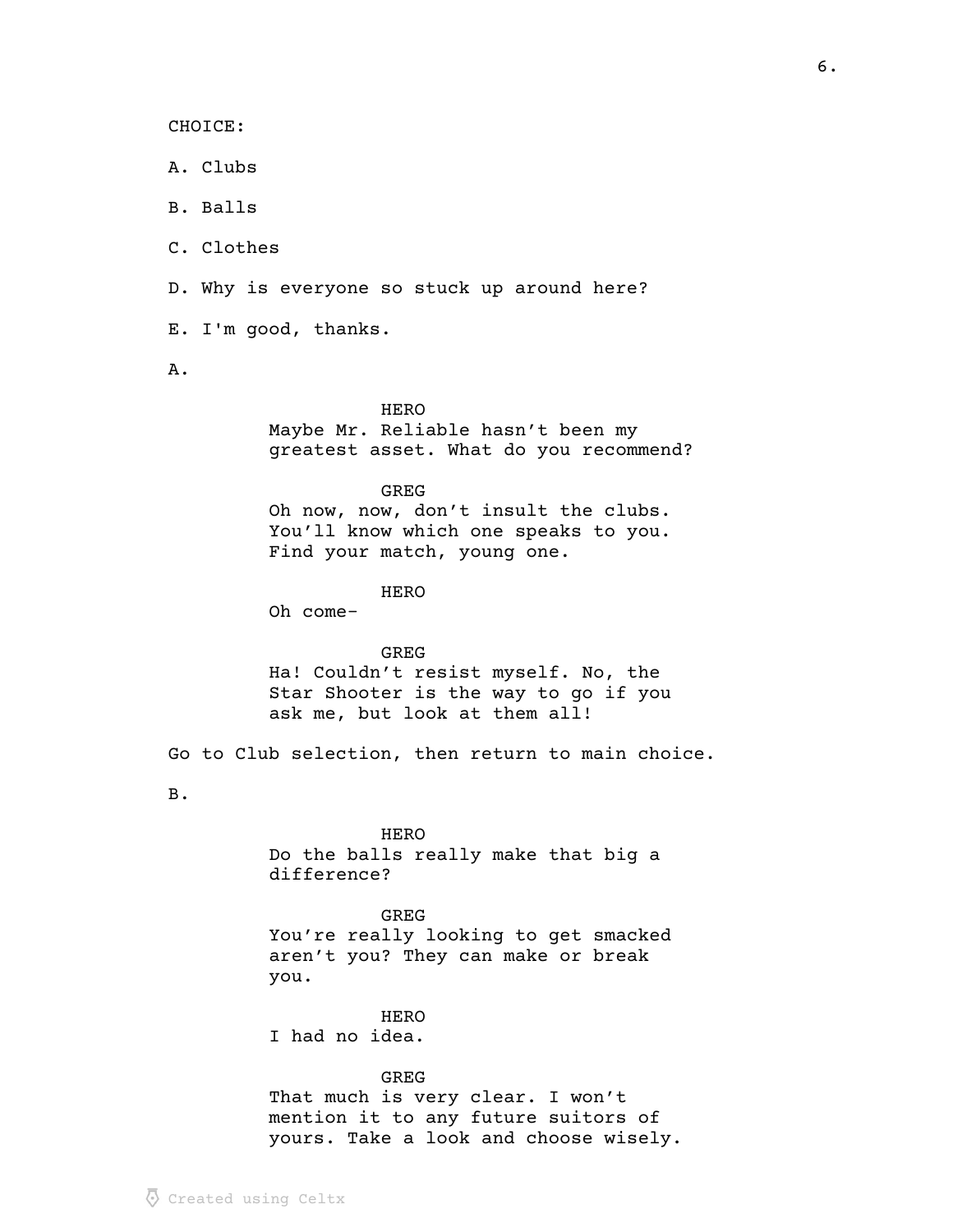Go to Ball selection, then return to main choice.

C.

# HERO

Is there something wrong with what I'm wearing?

# GREG

I wouldn't say wrong so much as uninformed. Styles change quickly these days and I wouldn't call it a coincidence that the top performers stay up to date on the stuff.

HERO And here I thought it was just about golf...

GREG (Dead serious) It's never been just about golf. Take a look.

Go to Clothes selection, then return to main choice.

D.

## HERO

I'm sick of the attitudes around here, what gives?

GREG

We are the preeminent Country Club and I daresay any "attitudes" you're encountering are members who take comfort in being the best.

HERO Doesn't it ever get old?

# GREG

Not yet. Not until someone upends the status quo I'd guess. For now, the attitude is the way to the top.

HERO That's... surprisingly honest.

GREG Now, if the judgement is done, would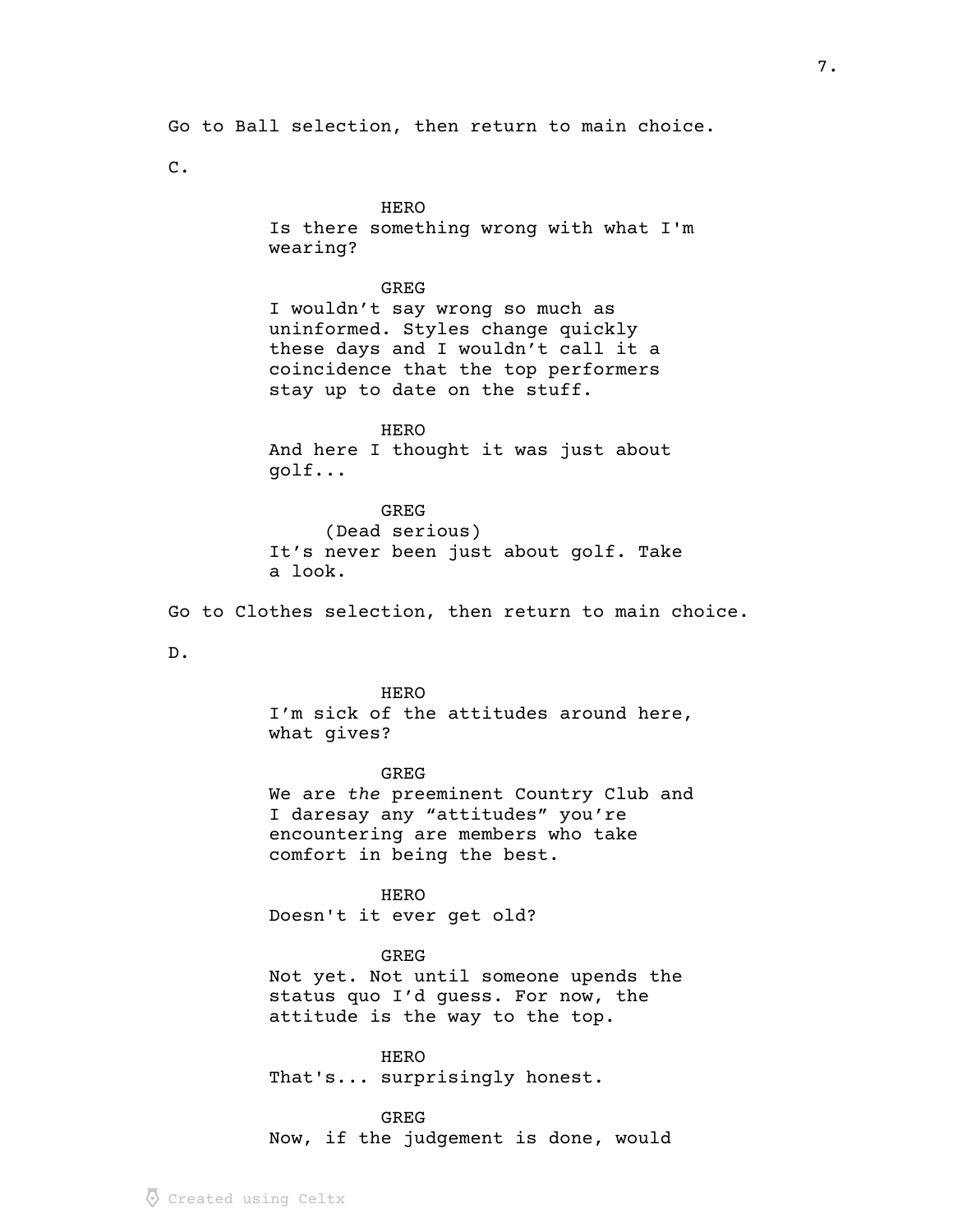you like anything? Go back to main choice. E. **HERO** You know what? I think I'll pass for now. GREG I don't want to overstep, but that's a mistake. CHOICE: A. Really, I'm good. B. Ok I'll take another look. A. HERO I'm gonna stick with what I got. If that isn't enough, then you can sleep well that you warned me. GREG I like someone that sticks to their guns. Good for you, I'll be rooting for ya out there. Go to End Conversation

B.

**HERO** Fiiiiiine.

Go back to main choice.

END CONVERSATION

# GREG

Oh, before you go! Be careful out on the course, we've had a slight rodent problem around the fourth hole, but nothing to worry about. I've got my best guys on it, so I'm sure it'll be clear by the time you're out there.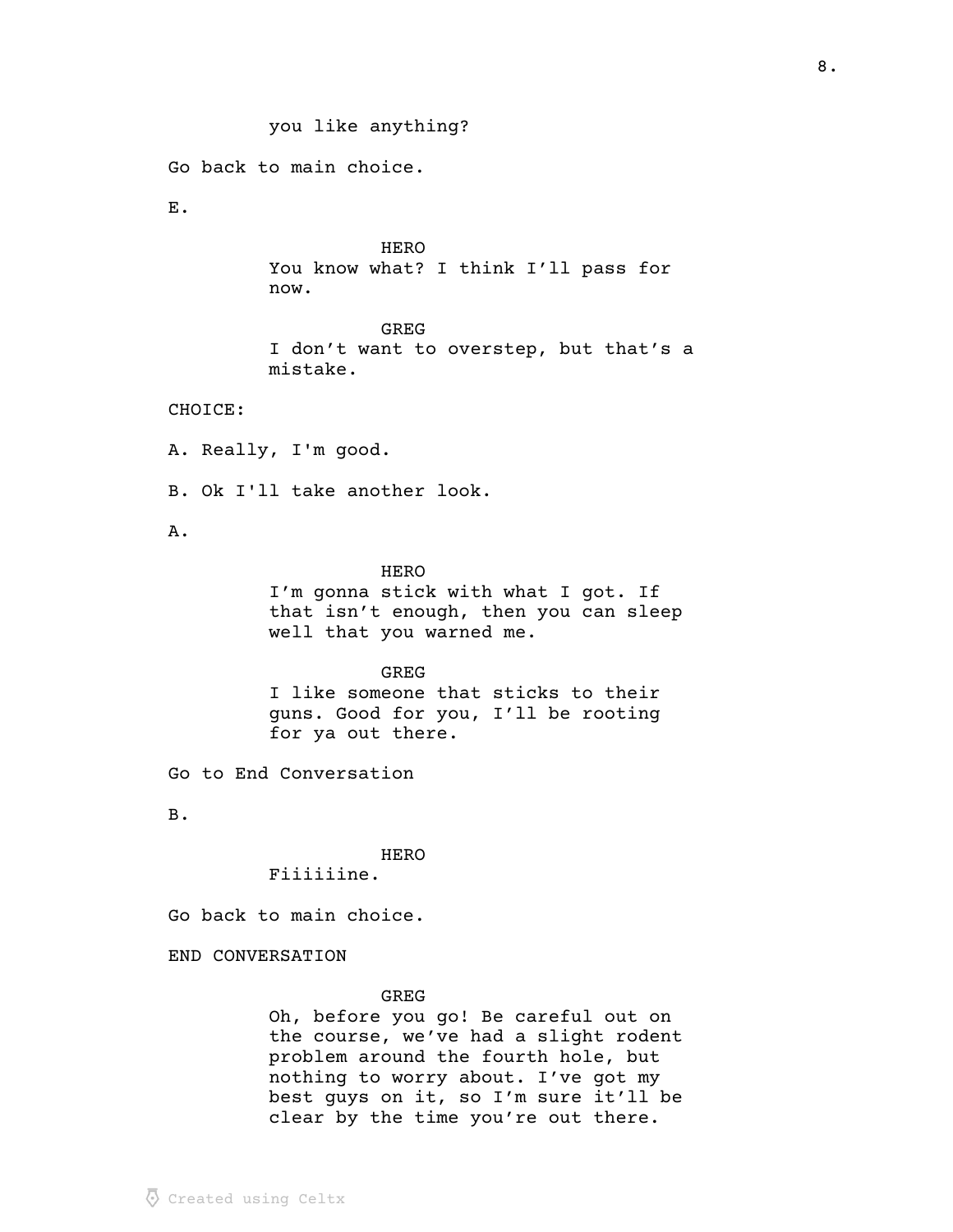Return to Pro shop play.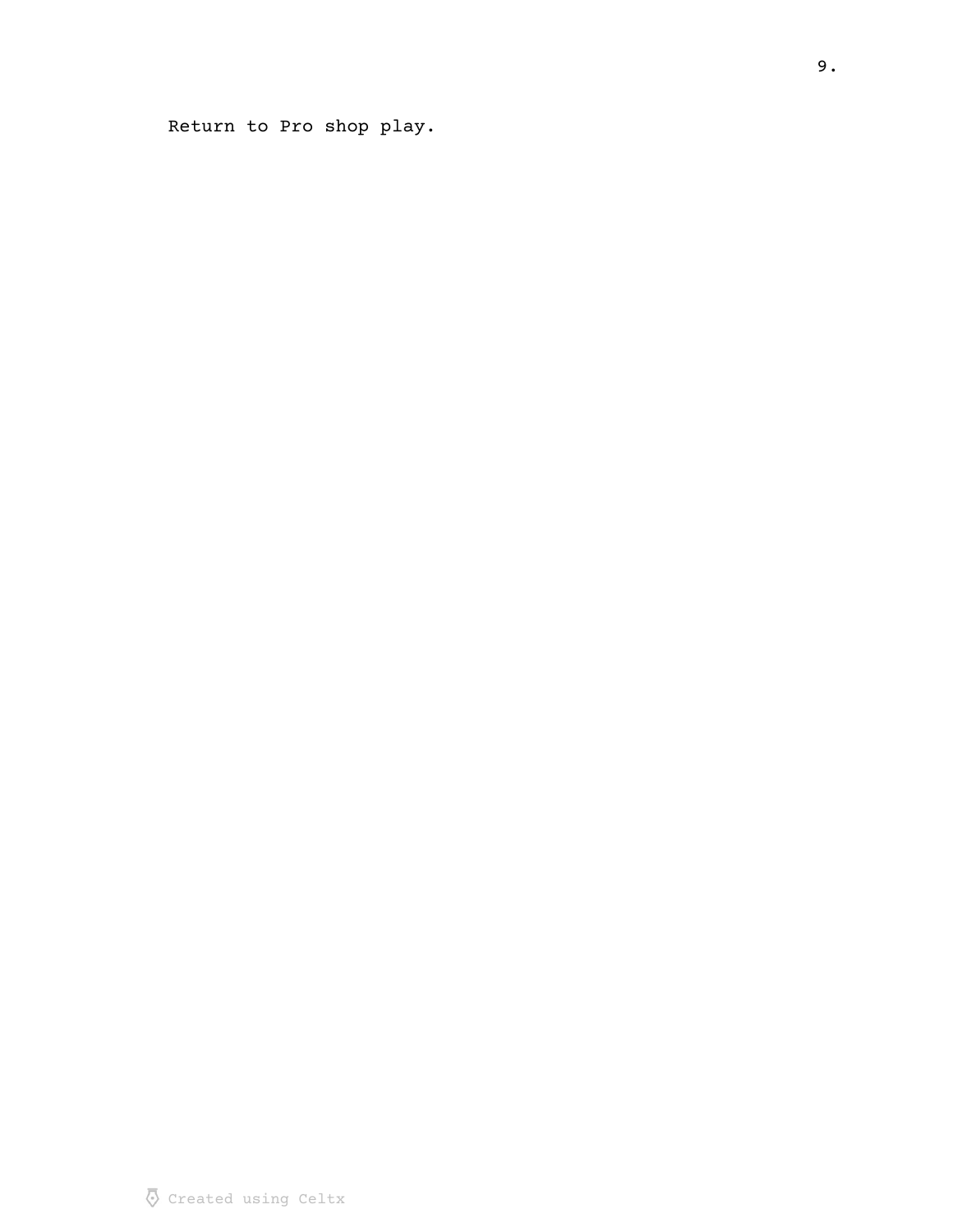INT. PRO SHOP - DAY HERO bumps into another customer while browsing. CHAZ I swear, this place is going to the dogs. Do you mind? EXT. GOLF COURSE - DAY Passing a course employee sitting in his cart with his feet up on the steering wheel. JOEL Heard some people whining about racoons up ahead. Just keep an eye out. And don't tell my boss thatnever mind. EXT. GOLF COURSE - DAY On the course headed to hole #2, another golfer passes you in his cart, leaving the course. WINSTON Uh. Uh. Best of luck. Be careful around the traps. (sighs) I'm too old for this. EXT. GOLF COURSE - DAY Golfer is on the side of the green, stunned in disbelief. ASHLEY That putt was going in. I was going to make it. You know what? I'm not going down without a fight. Runs off after the zombies. EXT. GOLF COURSE - DAY A zombie is attacking another golfer in front of HERO. ZOMBIE GRAWFFGRAW-TAKE A MULLIGAN-HURFFPH-ON

YOUR LIFE